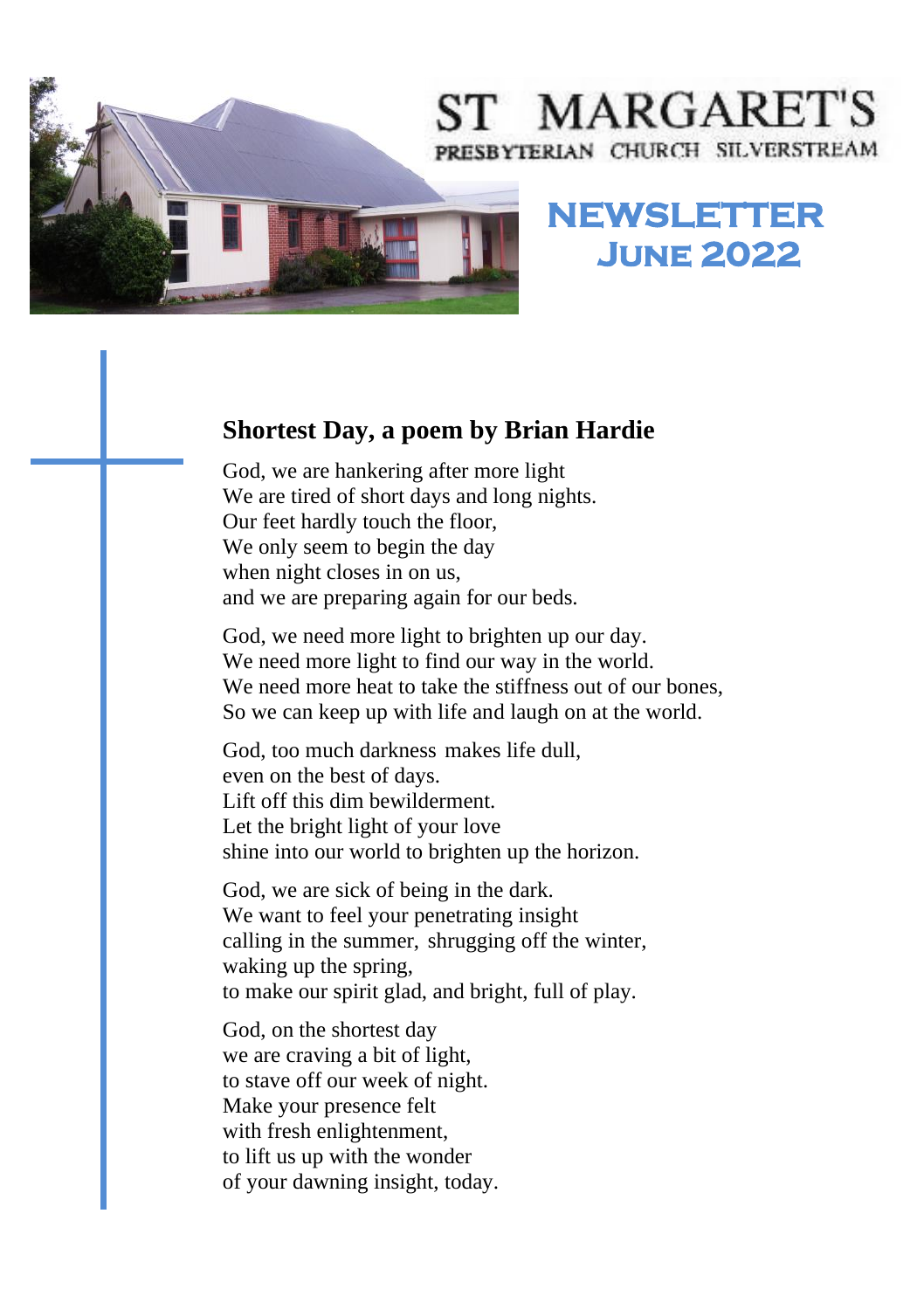Dear Friends,

We are in the midst of having all our inside windows frames repainted. This has meant having to move furniture from in front of the windows. Sadly, we haven't found any treasures – just a few cobwebs, quite a bit of dust and, in the study, numerous paper clips I've dropped.

But I am thinking, this may be an opportunity for a bit of decluttering. The trouble is, though, that everything may be useful sometime. You just never know and it would be a pity to wish later that I still had something I've got rid of. I mean, how annoying if I get rid of something today and need it tomorrow. I remember when Ian and I moved to Wellington from Christchurch 21 years ago we had only been here about two weeks when Ian was lamenting a piece of wood that he'd left behind that would be absolutely perfect for some job he was doing now. Such is life! Perhaps, if the decluttering is too hard, a bit of reorganising could be useful.

There is physical decluttering and reorganising that we need to do every now and then. But there is also mental decluttering to be done. Sometimes we find ourselves bound by old ideas and ways of doing things. They may be the way our parents did a certain job and their way may not be the best way for us now. Or it may be something we have imposed on ourselves because of what we think other people expect from us. I had a friend who would never watch daytime TV because she would feel ashamed if someone arrived and caught her in the act. It was as though she thought there was something sinful about daytime TV watching. For most of us, there are outdated ways of thinking that could do with a bit of modernising and refreshing.

This also applies to the way we think about our faith. Some of us hold on to ways of believing and understanding that we were taught in Sunday School. Sometimes we need to bring these up-to-date into adult concepts and language. There may be things we have struggled with for years because of the way they were presented to us by one person talking to us when we were six years old, and which we could understand much better if we talked to others about them. Our faith needs to grow with us in age and experience. People used to say to me 'How, can you, a reasonably intelligent adult, go on believing that stuff?' My reply was 'What stuff do you think I believe?' On further investigation I would find that they had moved away from the church because of the beliefs they had learned in Sunday School and could no longer accept. I enjoyed pointing out that I didn't believe in the way I had as a child, but had updated my faith as an adult.

I'm not suggesting that we throw the baby out with the bath water but that we think in an adult way about what Christianity is offering us for our daily living. We each have our own faith journey, unique to each of us and holding its own integrity. But it can be quite refreshing to dust off some beliefs and concepts and check that they are fit for purpose.

Lynn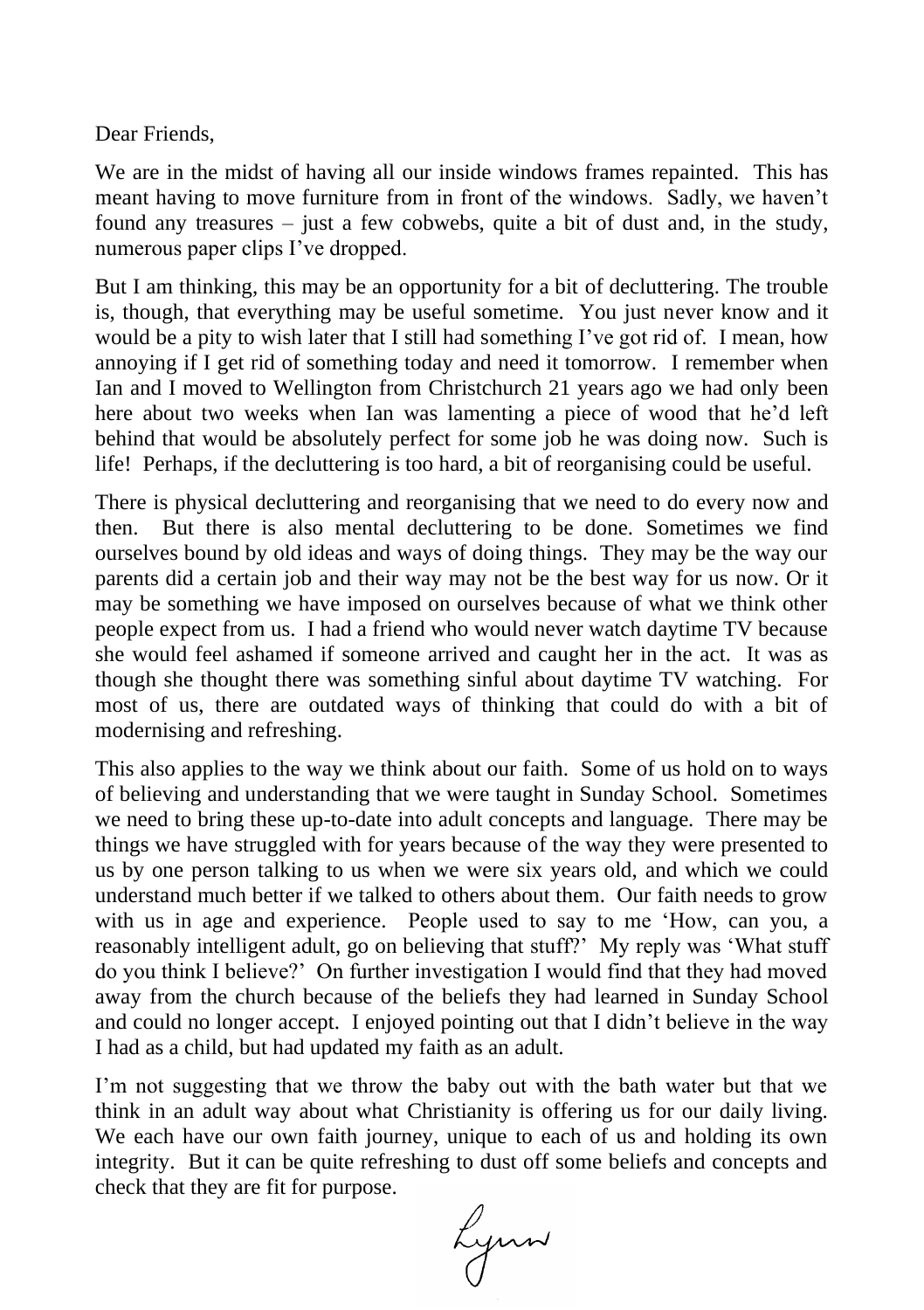

### **Sunday 26 June at 8.30 a.m. in the Lounge.**

This is an event to raise money for Breast Cancer research and to enjoy having breakfast together before the morning service. On offer there will be fruit and cereal, porridge, toast and spreads, waffles and maple syrup, tea and coffee. All this for a donation to Breast Cancer research.

So, on the 26 June, don't have breakfast at home. Come with your donation, join others from the congregation, and have a fun start to your Sunday.

#### **Graduation news**

Blair McInnarney has recently graduated with a BSC in Anatomy and continues his studies in medicine; McKenzie Jacques has graduated with a BA in Education and Psychology and continues her studies in teaching and Jessica Mullis has graduated with a BCom in Business and Human Resources and continues her important role in Customs keeping our boarders safe. Congratulations to you all.

#### **Lectionary:**

5 June Genesis 11:1-9 Psalm 104:24-34,35b Acts 2:1-21 John 14:8-17

- 12 Proverbs 8:1-4,22-31 Psalm 8 Romans 5:1-5 John 16:12-15
- 19 1 Kings 19:1-4,8-15a Psalm 42 & 43 Galatians 3:23-29 Luke 8:26-39

26 2 Kings 2:1-2,6-14 Psalm 77:1-2,11-20 Galatians 5:1,13-25

Luke 9:51-62

3 July 2 Kings 5:1-14 Psalm 30 Galatians 6:7-16 Luke 10:1-11,16-20



I struggle to find the words to express the appreciation I and my family feel for the love, prayers and support we have received from the people of St Margaret's over the course of Richard's illness. The meals that turned up, the help in the garden as well as the willingness of others to take on my responsibilities when I needed to make Richard my first concern were invaluable.

These, as well as your good wishes and other expression of your care and concern have helped us to get through this difficult time. It is an amazing thing to experience. My family and I will remember you with love and gratitude.

Margaret Donaldson.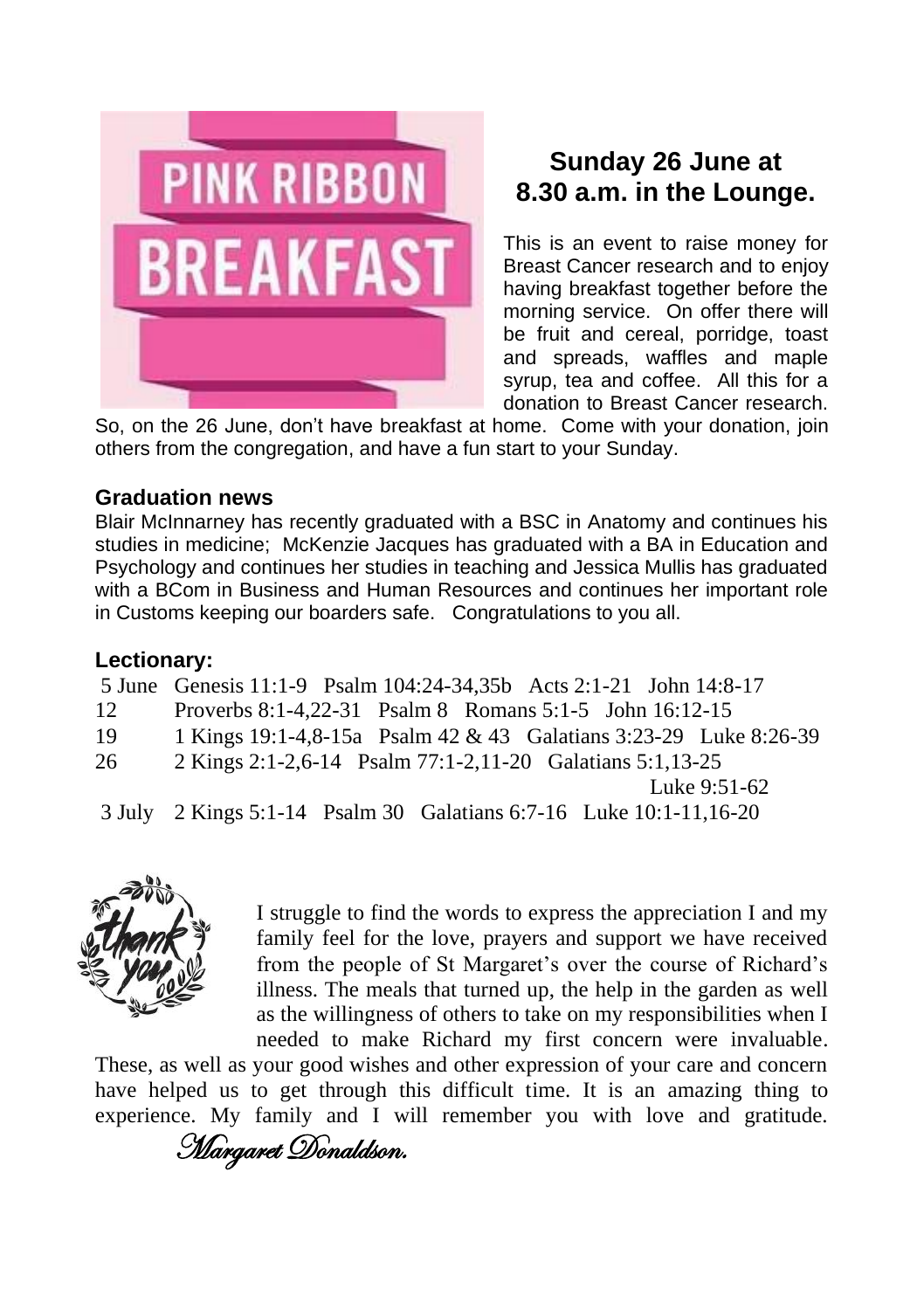## **Rosters**

#### **Morning Tea**

- 5 June Lin Coleman/Karen Coleman
- 12 Margaret Opray/Chris Scotton
- 19 Loretta Hastie/Lorna Moir
- 26 Sue Taylor/Delwyn Frederikson
- 3 July Jan Hill/Ainsley Andrews

#### **Church Cleaning**

- 5 June Helen Bassett
- 12 Carol McConnell
- 19 Ainsley Andrews
- 26 Jan Hill
- 3 July Jean Don

#### **Lawns**

- 4 June Andries Labuschagne
- 18 Mike McInnarney
- 2 July Nick Tait

#### **Audio Visual**

- 5 June Alfred Enslin
- 12 David Lottering
- 19 Chris Rosanowski
- 26 Hazel O'Brien
- 3 July David Lottering



**Tea and Chat** at 2.00 p.m. on the first Wednesday of the month at the home of Jacqueline and Lynn at 2 Fendalton Cres, Pinehaven. This is taking the place of the Afternoon Fellowship which was held at this time in the Church Lounge for many years. The

numbers for this group had become very small, so it was decided to open the meeting up to anyone who'd like to come and have a cup of tea (or coffee) and a chat. All welcome.

- **Evening Fellowship -** Our next meeting will be held in the lounge at 7.30 p.m. on Wednesday 8 June. The speaker will be Terry McBeth who is chairman of NZ Poppy Places Trust. Men and Woman all welcome.
- **Scrapbooking & Cardmaking –** Sunday 19 June 12.00 noon to approx.. 3.00 p.m. in the church lounge. Phone Pam Hurly for more details 528.5461.
- **Lunch at the Prison** Pencil in your diary, (subject to confirmation) we will be having lunch at the prison. Further details regarding cost and time will be advised in the weekly notices, and July newsletter.
- **Play Group** No start date yet.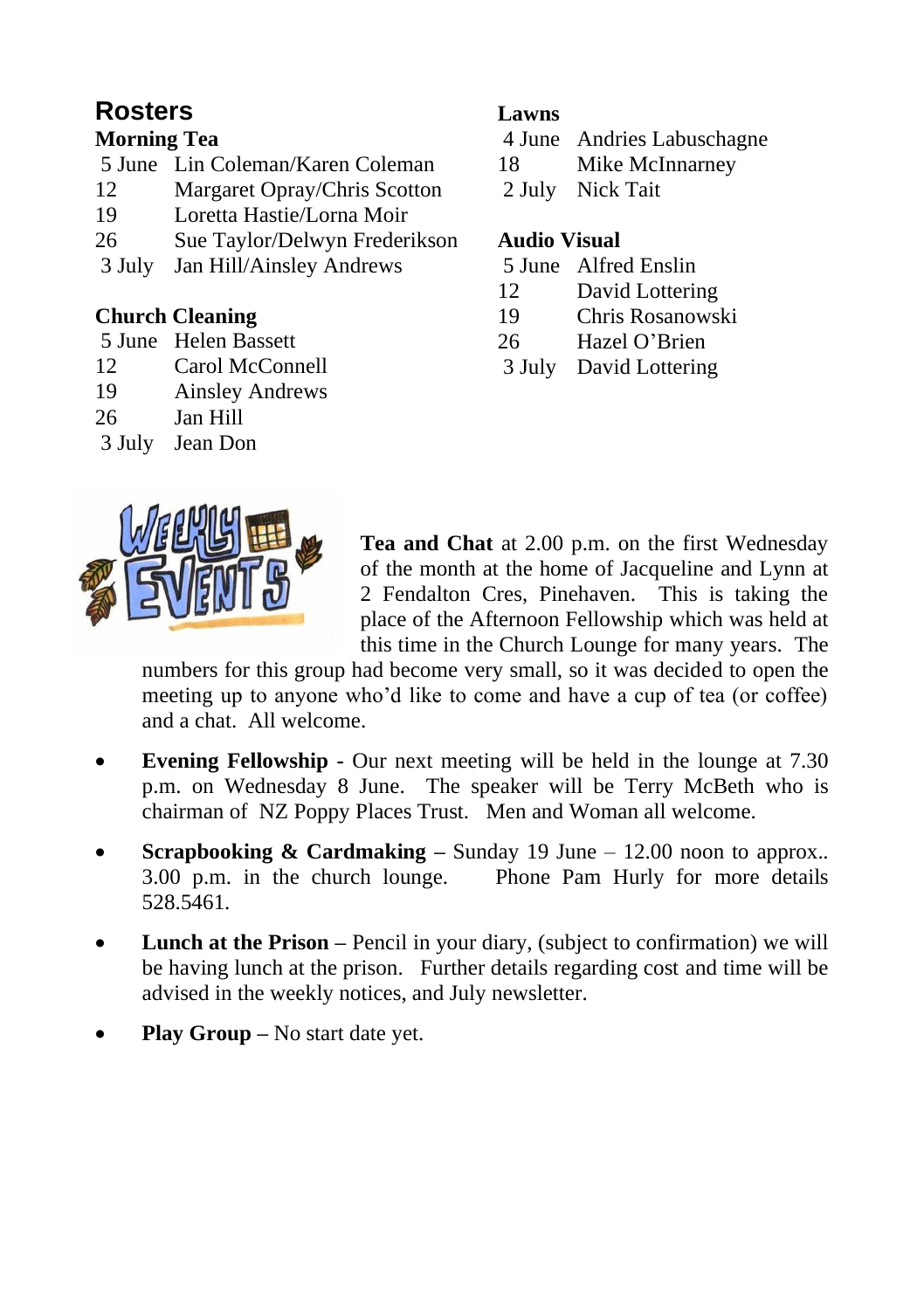#### **BOARD OF MANAGERS REPORT STATEMENT OF FINANCIAL PERFORMANCE ACTUAL V BUDGET**

# **10 MONTHS JULY 2021 – APRIL 2022**

|                                    | Apr-22     | Total   | <b>Budget</b> | Gain (Loss)     |
|------------------------------------|------------|---------|---------------|-----------------|
|                                    | Mth        | 10 Mths | 10 Mths       | Actual v Budget |
| <b>INCOME</b>                      | <b>YTD</b> |         |               | 10 Mths         |
| Envelopes                          | 766        | 8,284   |               |                 |
| <b>Automatic Payments</b>          | 6,469      | 66,030  |               |                 |
|                                    | 7,235      | 74,314  | 79,167        | (4, 852)        |
| Loose                              | 193        | 791     | 1,667         | (876)           |
| <b>Donations General</b>           | 60         | 2,570   | 8,333         | (5,763)         |
| Donations Organ & Music Fund       |            | 250     |               | 250             |
| Donations Laptop Computer          |            | 1,000   |               | 1,000           |
|                                    | 7,487      | 78,925  | 89,167        | (10, 242)       |
| Fund Raising - see below           | 50         | 4,854   | 18,000        | (13, 146)       |
| <b>L&amp;R Snell Trust</b>         |            |         |               |                 |
| <b>Interest</b>                    |            | 1,228   | 750           | 478             |
| <b>Church &amp; Hall hire</b>      | 117        | 1,569   | 4,167         | (2,598)         |
| <b>Mission</b>                     |            |         |               |                 |
| <b>CWS Christmas Appeal</b>        |            | 424     | 1,000         | (576)           |
| <b>CWS Special Appeals (Tonga)</b> |            | 286     |               | 286             |
| <b>Bible Society</b>               |            | 170     | 300           | (131)           |
| <b>Total Income</b>                | 7,655      | 87,455  | 113,383       | (25, 929)       |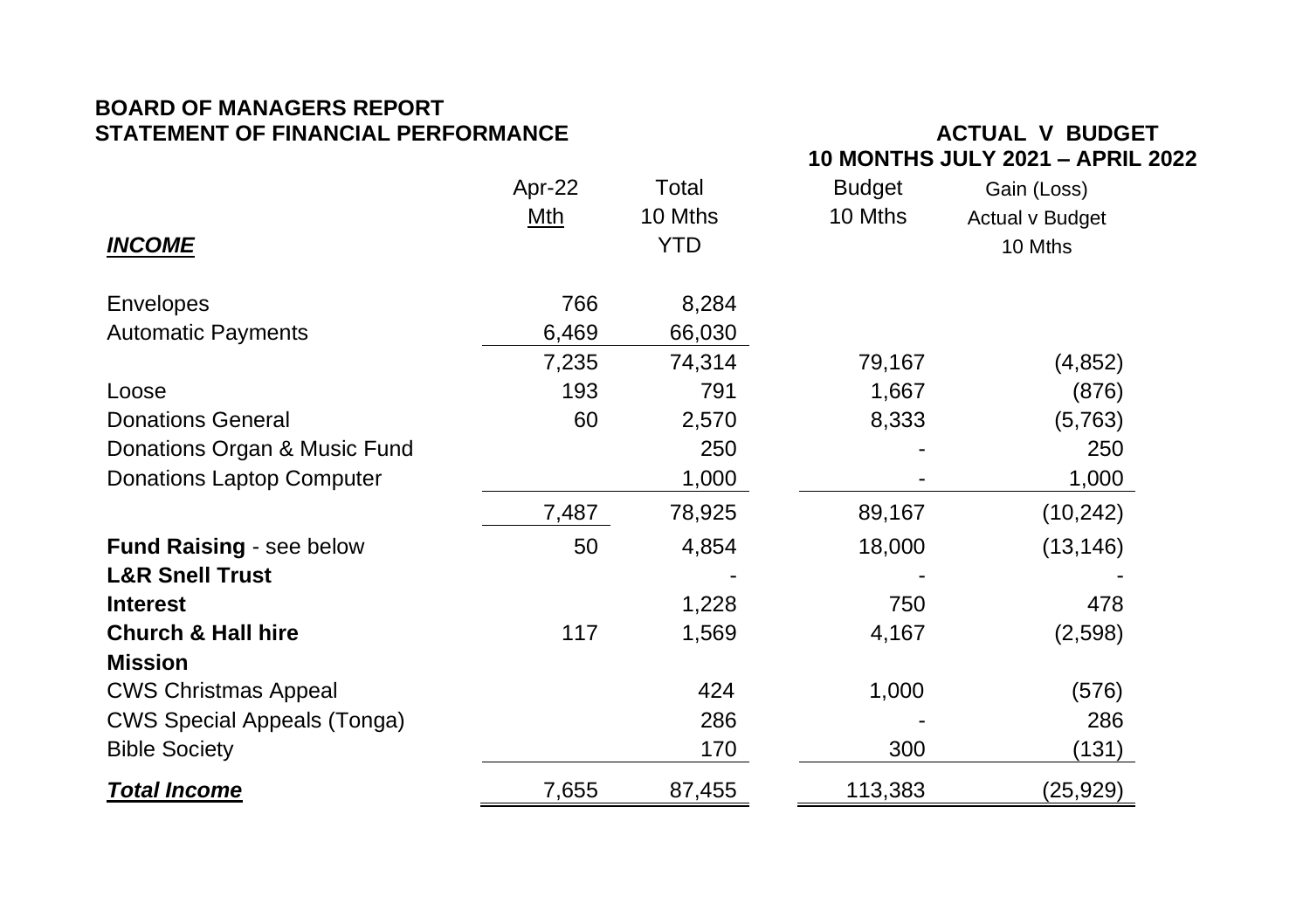#### *EXPENSES*

| <b>Administration</b>                 | 836   | 11,951 | 11,397 | (554)     |
|---------------------------------------|-------|--------|--------|-----------|
| <b>Christian Education</b>            |       | 764    | 600    | (164)     |
| <b>Ministry</b>                       | 693   | 17,277 | 48,667 | 31,390    |
| <b>Mission Incl. Pinehaven School</b> |       | 978    | 1,800  | 822       |
| <b>Property Expenses</b>              | 456   | 10,396 | 20,313 | 9,916     |
| <b>Total Expenses</b>                 | 1,985 | 41,366 | 82,776 | 41,410    |
| <b>Operating Surplus (Deficit)</b>    | 5,669 | 46,088 | 30,607 | 15,481    |
| <b>Assets expensed</b>                |       |        |        |           |
| Laptop Computer                       |       | 814    |        | (814)     |
| <b>Net Surplus(Deficit)</b>           | 5,669 | 45,274 | 30,607 | 14,667    |
| <b>Fund Raising analysis</b>          |       |        |        |           |
| Fair (Jam March 2022)                 |       | 400    | 15,000 | (14,600)  |
| Plant Fair net of \$1907.85 Costs     |       | 4,184  | 3,000  | 1,184     |
| <b>Winter Warmers</b>                 | 50    | 260    |        | 260       |
| Masks                                 |       | 10     |        | 10        |
|                                       | 50    | 4,854  | 18,000 | (13, 146) |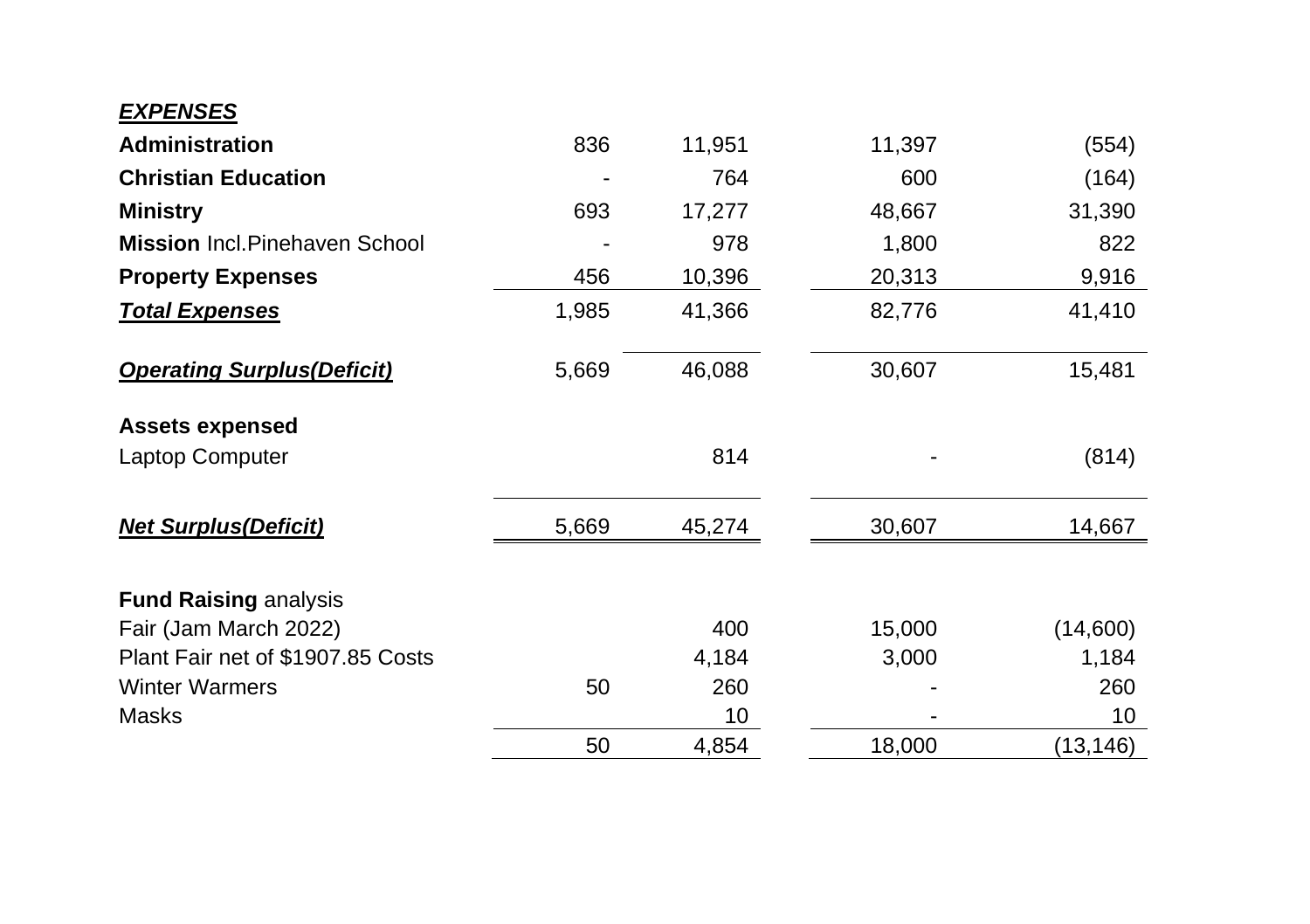| The above figures do not include the transfer on 8 December 2021 of residual funds from the |  |  |  |  |  |
|---------------------------------------------------------------------------------------------|--|--|--|--|--|
| 25th HV Girls Brigade Co amounting to \$1,782.43 which are being held for future training.  |  |  |  |  |  |
|                                                                                             |  |  |  |  |  |
| Funds available for general operations amounted to \$118,266.29 at 30 April 2002            |  |  |  |  |  |
|                                                                                             |  |  |  |  |  |

#### **WINTER WARMERS FAIR – 14 May 2022**

Not included in the above figures are Fair takings which totalled \$2,513.50. Blanket Sales \$100 and Crafts \$128.00 have since increased the total to \$2,741.50. Thanks to everyone who contributed to the success of this event, especially to Lorna Moir.

#### **CHURCH FLOOR**

We are still waiting on advice for the easiest way for us to repair the right hand side of the aisle at the front of the Church near the first and second rows of seating, so please take care near this area which has been marked off with small Orange Cones and Safety Tape.

#### **PLASTIC TOPPED FOLDING TABLE**

One of the large tables which are normally stored in the Hall or Lounge has gone missing. If anyone has any ideas, please let Lance Hurly (528 5461) know.